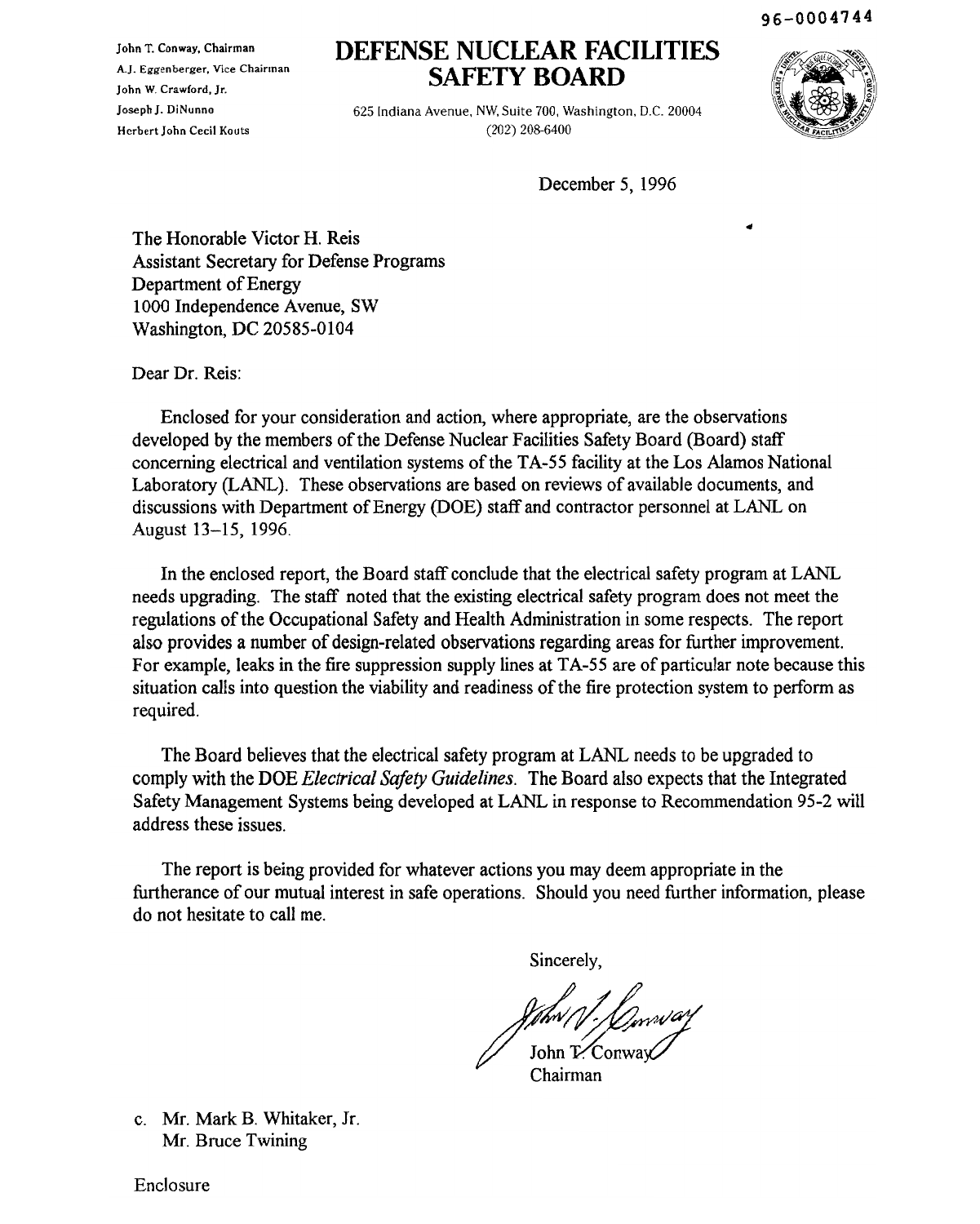z

# DEFENSE NUCLEAR FACILITIES SAFETY BOARD

October 11, 1996

MEMORANDUM FOR: G. W. Cunningham, Technical Director COPIES: FROM: SUBJECT: Board Members A. K. Gwal Trip Report on Los Alamos National Laboratory TA-55

## 1. Purpose

This report documents a review of the electrical and ventilation systems of the TA-55 facility at Los Alamos National Laboratory (LANL). This review was performed by Defense Nuclear Facilities Safety Board (Board) staffmembers Ajit Gwal, Derek Barboza, and Roger Zavadoski on August 13-15, 1996.

Facility Electrical and Ventilation Systems

### 2. Issues

The review identified the following major issues:

- LANL does not have an adequate electrical safety program, and at the time of the review was not aware of the Department of Energy's (DOE) *Electrical Safety Guidelines,* which were issued to various DOE sites with no compliance requirements. Thus DOE and contractor employees at LANL are not receiving the full benefit of protection addressed in the guidelines, particularly in the area of safe electrical work practices.
- At a location at the LANL site where two 115 kV transmission lines cross, there is the potential for a failure of these lines, and this situation could isolate the site from off-site power for an extended period. If such a failure were to occur, it would take days to repair the lines. Because the back-up diesel generator at TA-55 has only a 4-hour supply of fuel for a fully loaded bus, systems important to safety, such as ventilation systems, may not be available to perform their intended functions during an extended loss of power.
- Leaks due to corrosion of fire suppression supply lines at TA-55 are becoming sufficiently serious to require replacement of the lines in the near future. Adequate measures have not been taken to justify the continued use of the lines until they are replaced in 1 year.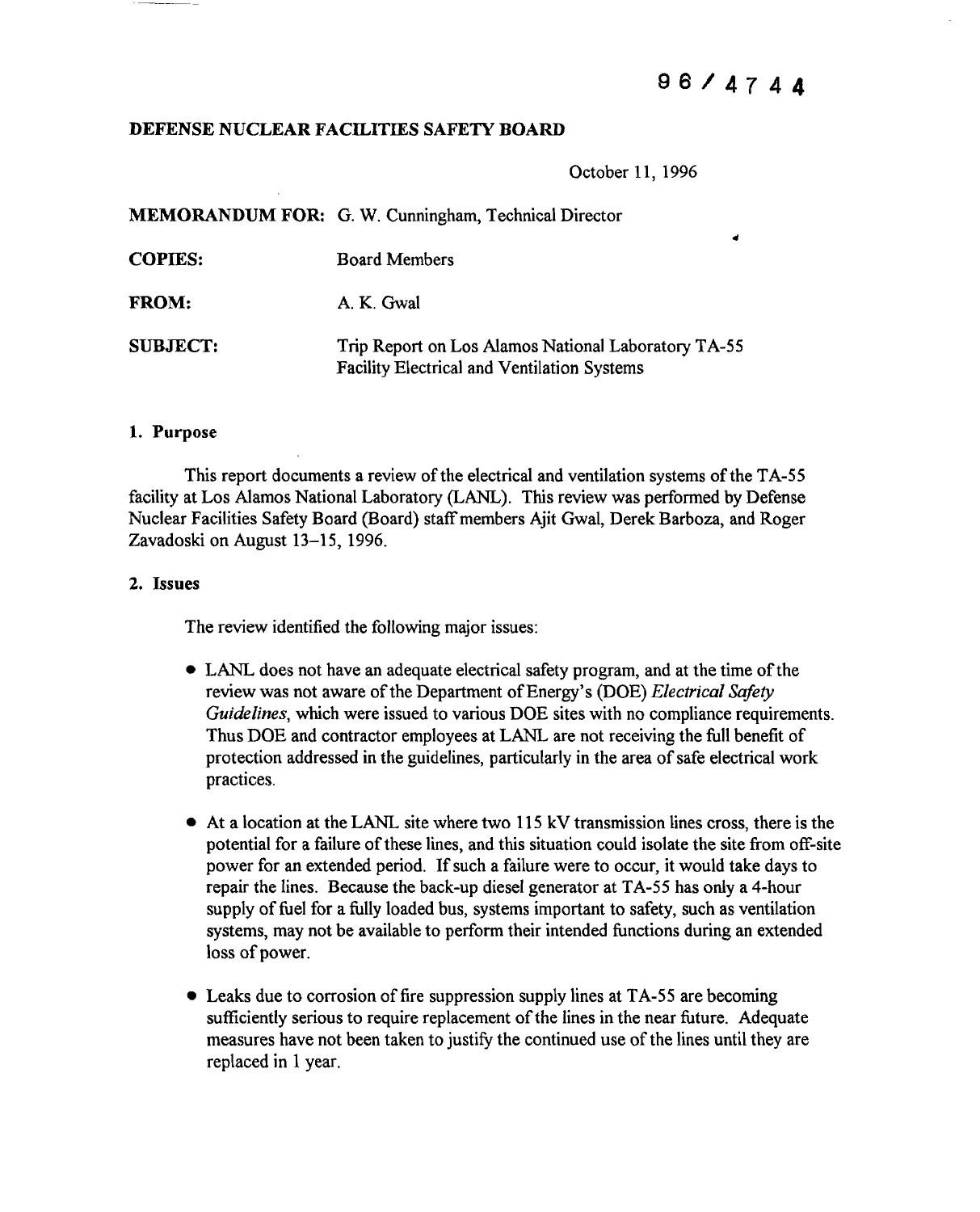• Sixty-two gloveboxes in Building PF-4 at TA-55 would not be able to withstand the increased forces of a redefined LANL seismic event. Upgrading is in progress on 14 of these gloveboxes, which dominate the potential source term, but work on the remaining 48 is not funded.

 $\blacktriangleleft$ 

## 3. Background

LANL has completed a feasibility study aimed at defining the constraints on creating an active safe shutdown condition for Building  $PF-4$  at  $TA-55$ . Implementation of such a condition will require various upgrades, such as installation of new redundant uninterruptible power supply (UPS) systems, modification of a diesel generator control system, installation of a new motor control center, and replacement of facility control systems. Board staff have also reviewed the final Type A accident investigation reports for the electrical accidents at LANL on January 17, 1996, and July 11, 1996.

## 4. Discussion/Observations

The review identified the following potentially significant issues at the TA-55 facility. A discussion of other relevant issues is provided in Attachment A.

Electrical Safety Program. LANL does not have an adequate electrical safety program, and as of this review was not aware of the DOE *Electrical Safety Guidelines* (DOE/ID-10600, dated May 1993), which were issued to various DOE sites with no compliance requirements. These guidelines include electrical safety requirements of Occupational Safety and Health Administration (OSHA) regulations contained in 29 CFR 1910 and 29 CPR 1926. Their objective is to enhance electrical safety awareness and mitigate electrical hazards to workers and the public.

DOE briefed the Board staff on two recent electrical accidents that occurred on January 17, 1996, and July 11, 1996. In the former case, an employee was seriously injured and remains in a deep coma as a result of coming in contact with a 13.2 kV electrical cable. In the latter case, a student employee received a 4000 V shock while conducting electrical measurements on a microwave oven; this employee is expected to recover fully from his injuries. Board staffreviewed the final Type A accident investigation reports on these two accidents and observed that DOE's *Electrical Safety Guidelines* document was not referenced. Because existing procedures at LANL do not include important elements of the DOE guidelines, DOE and contractor employees are not receiving the full benefit of protection addressed in the guidelines, particularly in the area of safe electrical work practices.

LANL intends to establish an adequate electrical safety program.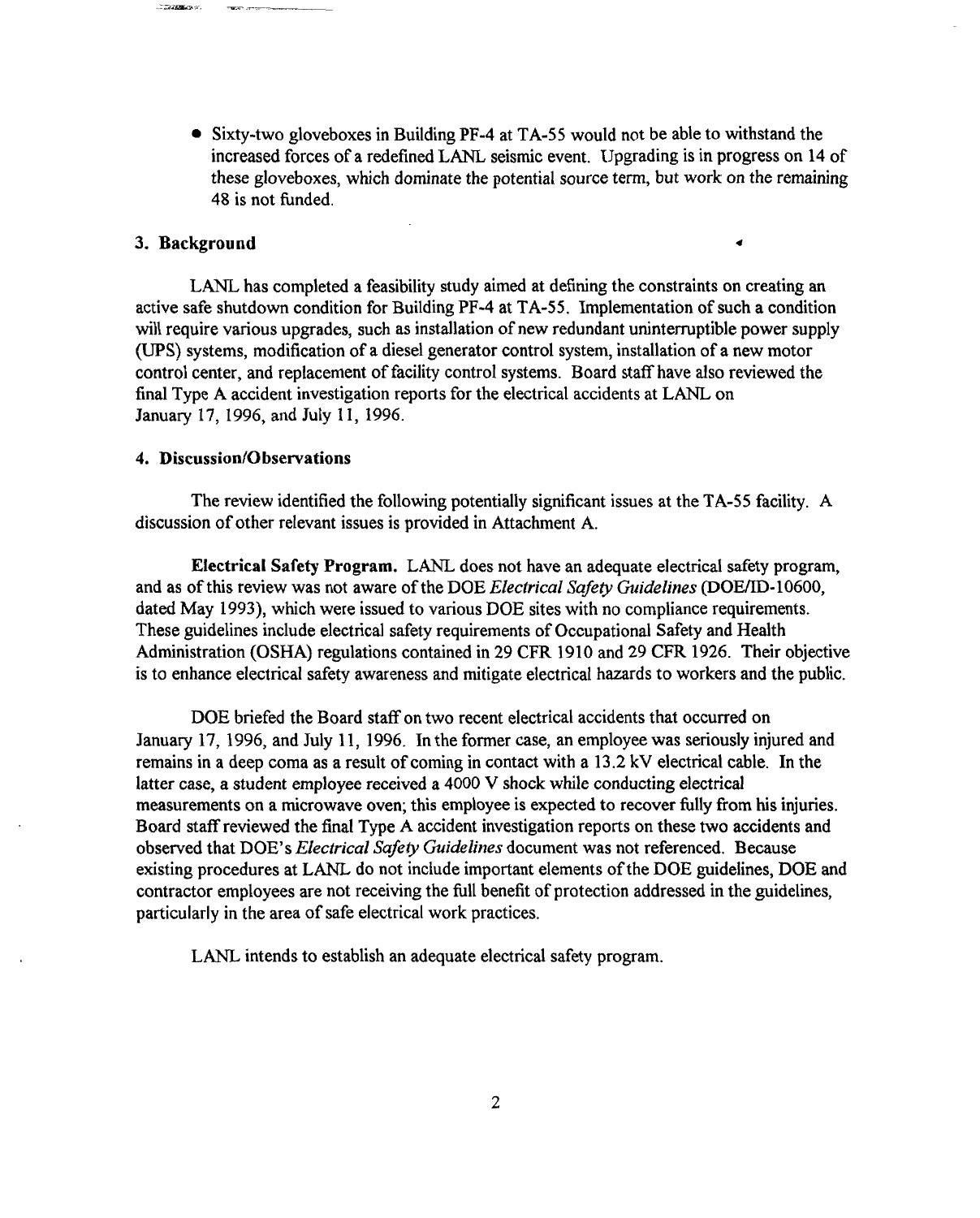Transmission Line Single Failure. Two high-voltage (115 kV) transmission lines that provide power to the LANL site cross each other at one location on site. A failure of the transmission lines at this point could isolate the site from power for an extended period. This situation could be resolved by routing one of the transmission lines underground. LANL will review this issue.

Fire Suppression System. Fire suppression supply lines (10 inch diameter) at TA-55 have corroded and developed leaks in various sections of the pipe. At some locations, the wall of the piping is less than 75 percent of its original thickness. The first leak was discovered on June 20, 1988. Since then, approximately 27 leaks have been detected and repaired. These leaks are caused by galvanically induced pitting. The galvanic corrosion is a result of installing the uncoated carbon steel piping underground without cathodic protection. An Unreviewed Safety Question (USQ) determination (USQD-95-006) was made for the corrosion of the TA-55 fire suppression system piping; it concluded that this change does involve a USQ.

DOE, on July 5, 1996, approved a *Justification for Continued Operation ofTA-55 Plutonium Facility with Existing Corrosion ofFire Suppression Supply Piping.* As stated in the document, TA-55 has accepted the risk of continued operations for an additional year, based on the low probability of a fire in Building PF-4 and an aggressive combustible loading minimization walkdown program, as well as other design features (i.e., ventilation dampers and fire rated facility construction). At the end of this time, LANL plans to install a new fire suppression water supply system to replace the entire existing system.

Board staff are concerned that before the water supply system is replaced, it might degrade to the point where it will become unreliable. Because of the combustible loading in TA-SS, including oil transformers and cables, the staffbelieve that an operability limit needs to be established, and that a design modification needs to be considered that would allow the introduction of water to the sprinklers by alternate means. The operability limit could be based on the amount of leakage. DOE will evaluate and resolve this issue.

Electrical Calculations. Comprehensive short-circuit, voltage profile, and coordination studies are essential to safeguard personnel and maintain a safe and reliable power system. Such studies would be performed in accordance with Institute of Electrical and Electronics Engineers (IEEE) STD-141, *IEEE RecommendedPractice for Electric Power Distributionfor Industrial Plant, and STD-242, IEEE Recommended Practice for Protection and Coordination of Industrial and Commercial Power Systems.* LANL has completed these calculations for 13.2 kV systems only. Short-circuit analysis of 120 V systems and a protective device coordination study for 480 V and lower systems have not been performed. LANL plans to complete these analyses as part ofits Capability, Maintenance, and Improvement Project. Therefore, the Board staff could not verify the capability of the electrical equipment to perform the intended functions when required.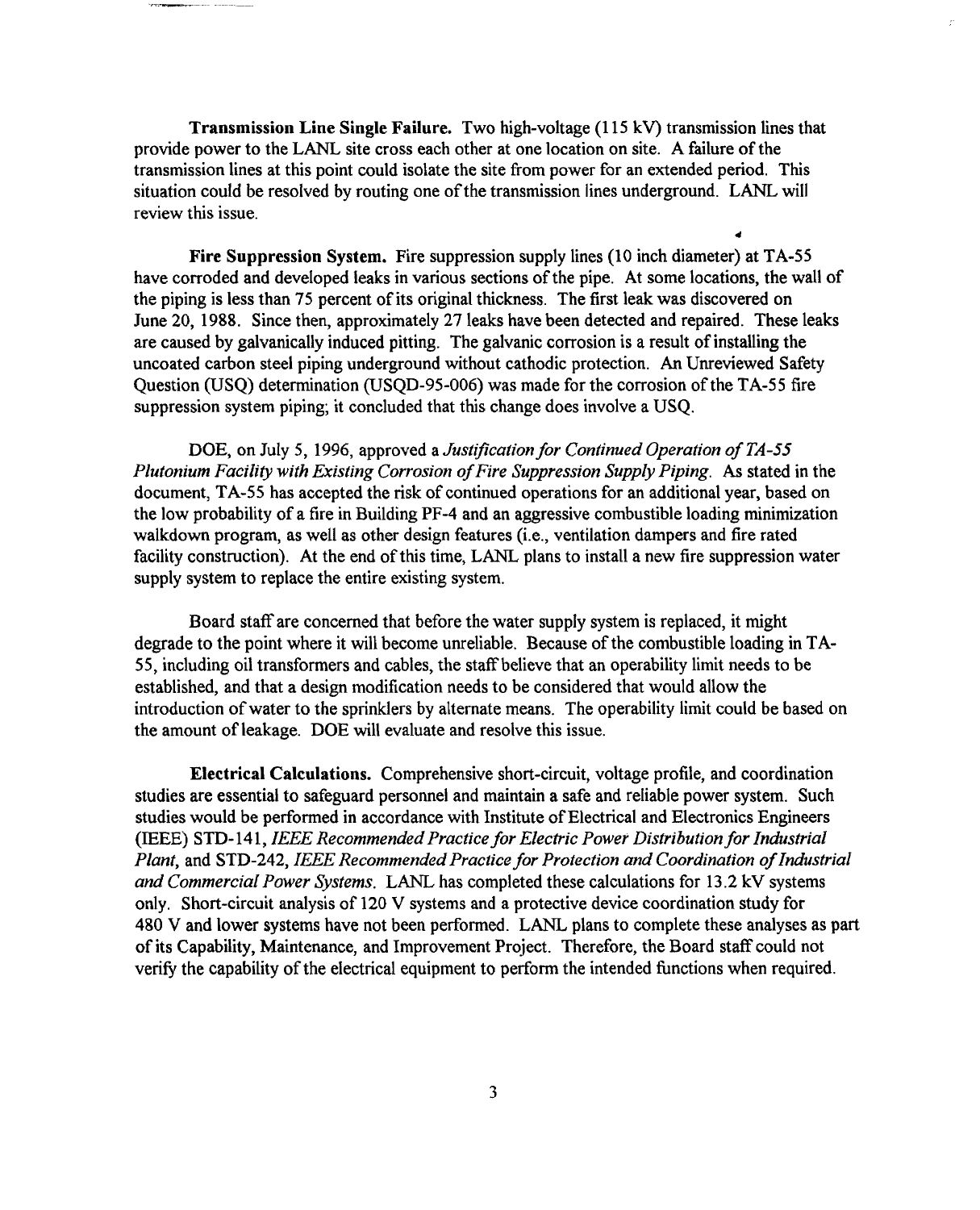Emergency Lighting. In the event of an earthquake, emergency lighting is needed for personnel egress from the facility. The Board staff observed that emergency lighting equipment at the TA-55 facility does not appear to be seismically supported or qualified. LANL will evaluate this issue.

Battery Room Hydrogen Explosion Hazard. The Board staffnoted to LANL that the existing installation of an open filament space heater is a potential ignition source. This heater, installed above lead-acid batteries in the battery room, is in violation of the requirements of American National Standards Institute (ANSI) ANSI-C2, *National Electrical Safety Code.* An explosion could result if hydrogen produced by lead-acid batteries were to come in contact with the open filament of the space heater. LANL will perform an evaluation to resolve this issue.

Glovebox Seismic Upgrades. LANL analyses of a redefined seismic event have shown that 62 gloveboxes at PF-4 in the TA-55 facility would not be able to withstand the increased forces. Gloveboxes would fail because of anchorage and support inadequacies or interactions with other gloveboxes. As a result of these analyses, 14 gloveboxes, which dominate the potential source term, are being upgraded. The remaining 48 gloveboxes also need to be strengthened, but work on them has not been funded. It should be noted that the ductwork and the gloveboxes constitute a significant portion of the Zone I ventilation system and must remain intact during a seismic event.

Facility Control System. The facility control system at TA-55 is in the process of being replaced. This system monitors heating, ventilation, and air conditioning (HVAC); electrical power; continuous air monitors; criticality alarms; the fire detection and suppression system; chilled water; and compressed gases. In addition, it provides limited control functions, including switching, startup, and shutdown of HVAC fans, and alarm processing for site safety notifications.

The present system is approximately 20 years old, and replacement parts are not available. The current mean time between failures (MTBF) for subcomponents of the system is on the order of 4 days. During the week of the staff's visit, the facility control system failed three times.

The facility control system is classified as a safety-significant system. Its criterion for acceptable reliability has been specified as an MTBF of greater than 36 days. This results in an acceptable failure rate of 10 per year. The staff believe this failure rate is too high given the safety-significant classification of the system. LANL stated that the system will be upgraded to have an expected MTBF of greater than 426 days.

## 5. Future Staff Actions

The Board staff will continue to follow the resolution of the issues identified in this report.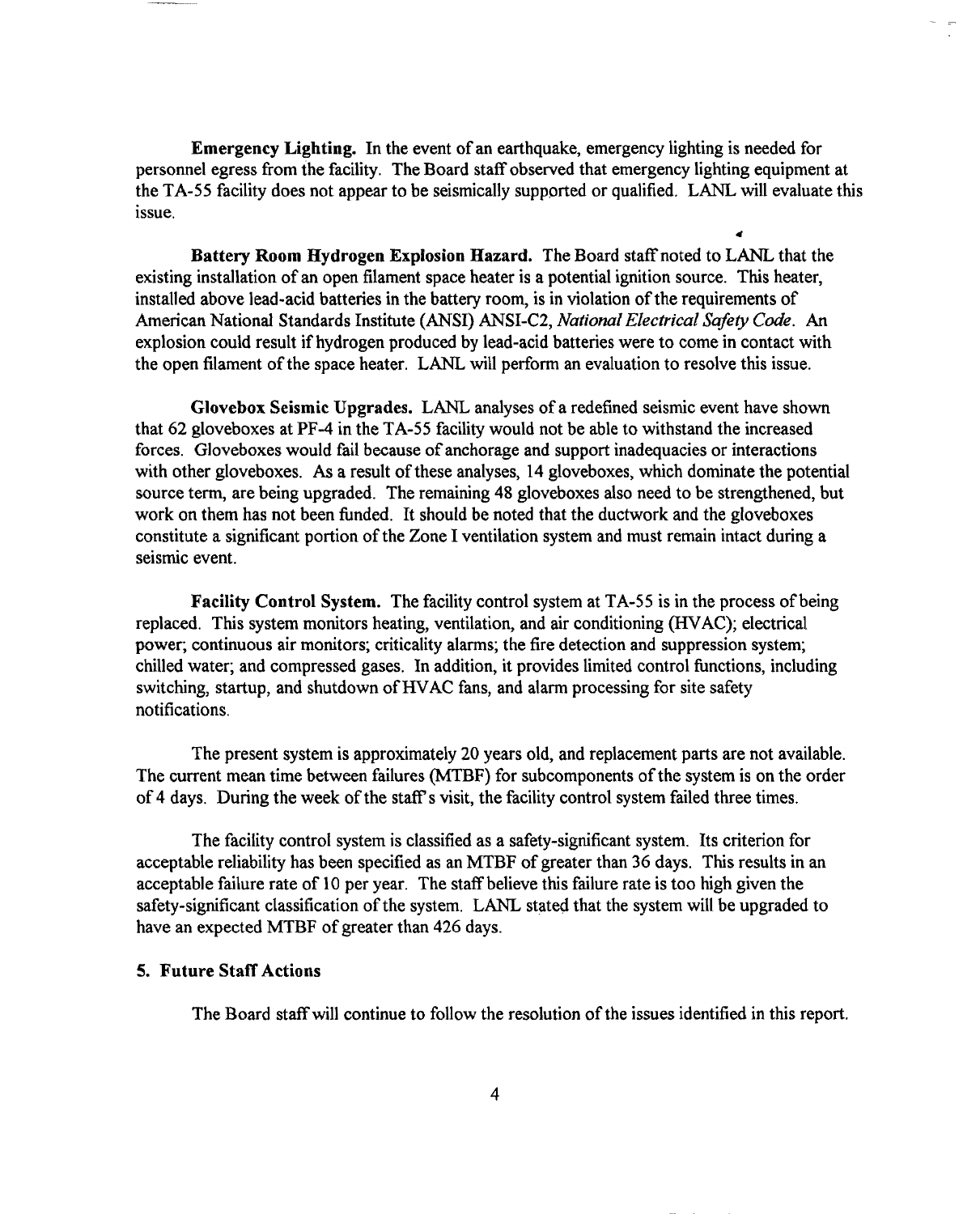# ATTACHMENT A ADDITIONAL ISSUES

# 1. Loss-of-Power Event

On August 10, 1996, Building PF-4 at  $TA-55$  suffered a loss of off-site power when large portions of at least seven western states lost power. At the time of the incident, no one was in the facility, and the work area was locked. With the loss of off-site power and without operation of the diesel generator, the ventilation zones lost their negative pressure, and pressures in the building equalized in a manner of minutes. At the time of the event, the operations center was staffed by two operators; support from security and from health physics was available on site.

The operators immediately followed procedure NMT8-FMP-505-R01, *Remotely Operating the Diesel Generator After Loss ofPower to the North and South Emergency Motor Control Centers,* dated March 25, 1996. This procedure requires that the operators verify the status of certain breaker positions on the electronic display of the facility control system before starting the diesel generator. One breaker (52-BI), which is required to be open, was shown on the display to be closed. Local verification required entry into Building PF-4, but support from security and health physics was required for this purpose.

After approximately 40 minutes, the operators were able to change out one of the computer components, and the CRT display showed the breaker in the proper position. At this point, the operators remotely started the diesel generator, which loaded in approximately 3 minutes. The generator continued to run for I hour until off-site power was restored. LANL representatives stated that no unexpected contamination was found after power had been restored.

Facility personnel stated that the diesel generator can operate in a loaded condition for 4 hours with the amount offuel in the "day tank." The current procedure to operate the generator requires that the operator "contact a fuel truck . . . if the diesel generator will be run for longer than two hours  $\dots$ ." The adequacy of this statement is questionable.

# 2. Diesel Generator

Automatic Start Capability. The TA-55 facility currently has only one diesel generator. This generator does not start automatically after a loss of normal power. TA-55 has now confirmed that this generator will be modified for automatic start capability.

Additional Diesel Generator. A review by Board staffis currently ongoing to determine whether the facility requires emergency backup power and therefore needs an additional diesel generator and design upgrades.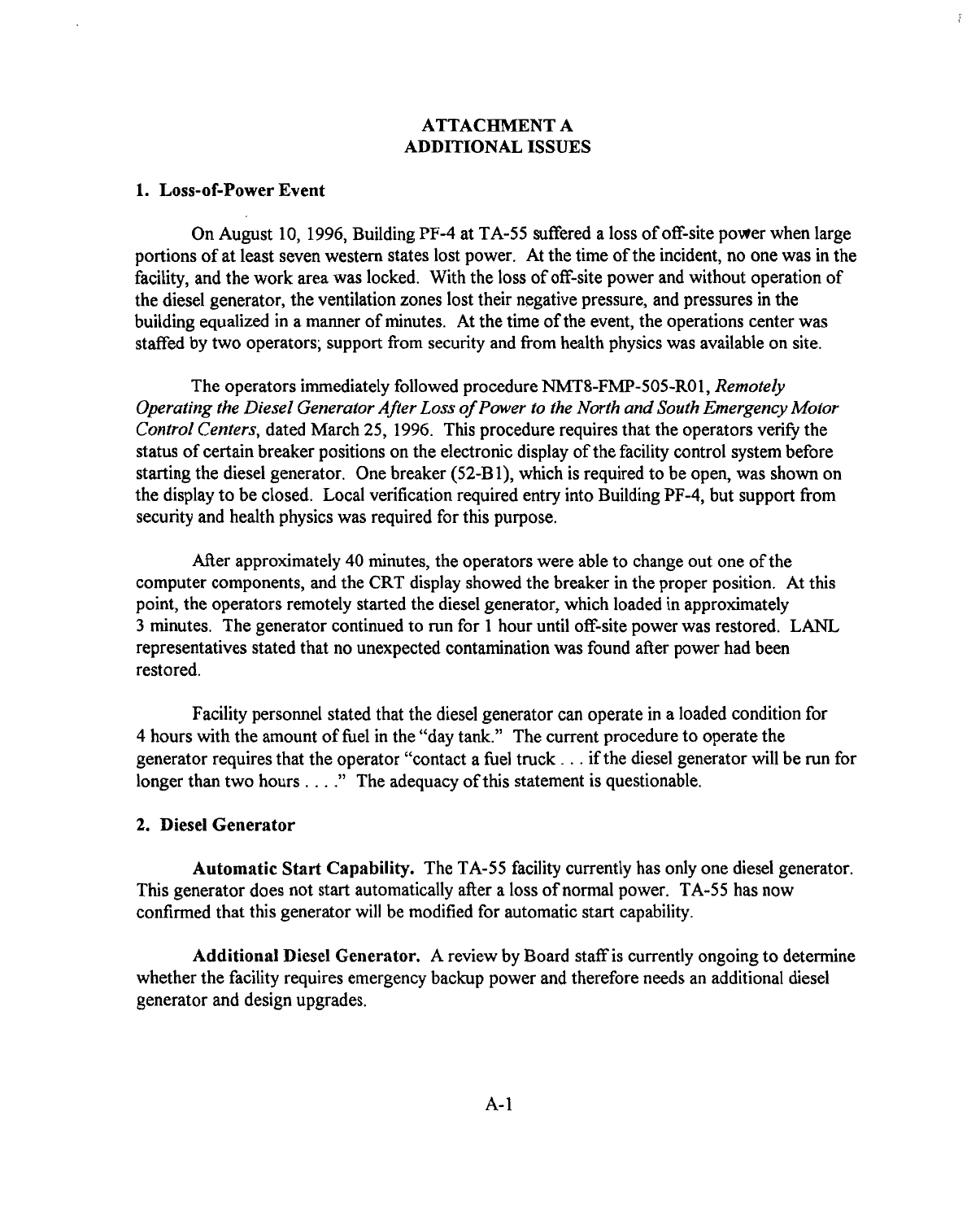Nonsafety Loads on the Diesel Generator. During the Board staffreview, electrical supply from the diesel generator to the nonsafety motor control center of Building PF-8 was discussed. The motor control center provides power to hot-water boilers and associated pumps. The Board staff called to LANL's attention that any nonsafety load connection to diesel generator buses will require an isolation device, as defined in ANSIlIEEE Standard-384, *Standard Criteria for Independent Class I Equipment and Circuits.* LANL intends to use this standard in the selection of an isolation device.

Synchronization. Building PF-4 at TA-55 is fed by two 13.2 kV lines. To run the diesel generator, one of these lines must be disconnected and the generator synchronized to the remaining 13.2 kV line. In the past, it was mistakenly reported that the generator could be tied only to a dead bus. This was erroneous in that a synchronizing circuit is preset and functional, but it has not been used because of concern about getting the two energized lines out of synchronization.

Fuel Tank. As noted above, the diesel generator has a small "day tank" that has only a 4-hour supply of fuel for a fully loaded bus. During a field walkdown, it was observed that the tank could be filled only in the room where the tank and generator are located. Because entrances to the diesel generator facility are within 100 feet of the base of the discharge ductwork, additions of diesel fuel oil during a potential radiological emergency could be hazardous to workers. LANL will evaluate this issue.

# 3. Oil-Insulated Transformers

Four oil-insulated transformers located inside the plutonium-handling facility are part of the power distribution system. The transformer oil could ignite during a transformer failure and be the source of a fire. The *National Electrical Safety Code* (ANSI-C2) and the National Fire Protection Association (NFPA-70) *National Electric Code* require that indoor oil-insulated transformers be located in a transformer vault. In addition, the codes require that the transformer vault include fire walls and doors, ventilation, and oil containment and drainage. The TA-55 transformers do not meet these requirements. In an earlier trip report, Board staff suggested that the replacement of oil-insulated transformers with dry-type transformers would be a prudent approach to resolving this concern. LANL has confirmed that oil-type transformers will be replaced by dry-type transformers; this replacement will be part of the Capability, Maintenance, and Improvement Project.

## 4. Active Safe Shutdown from a Ventilation Perspective

The Board staff reviewed a feasibility study of an active safe shutdown system. This study considers the use of a new UPS system to power all eight exhaust fans in the Zone I ventilation system. During a loss of power, the new UPS would maintain four of the eight fans running and maintain a negative 0.6 inch water column in the Zone I system (relative to atmosphere) for 1 hour. LANL stated that this would allow enough time to get power restored or bring the diesel generator on line. If the UPS were to fail, the facility would revert to a passive mode.